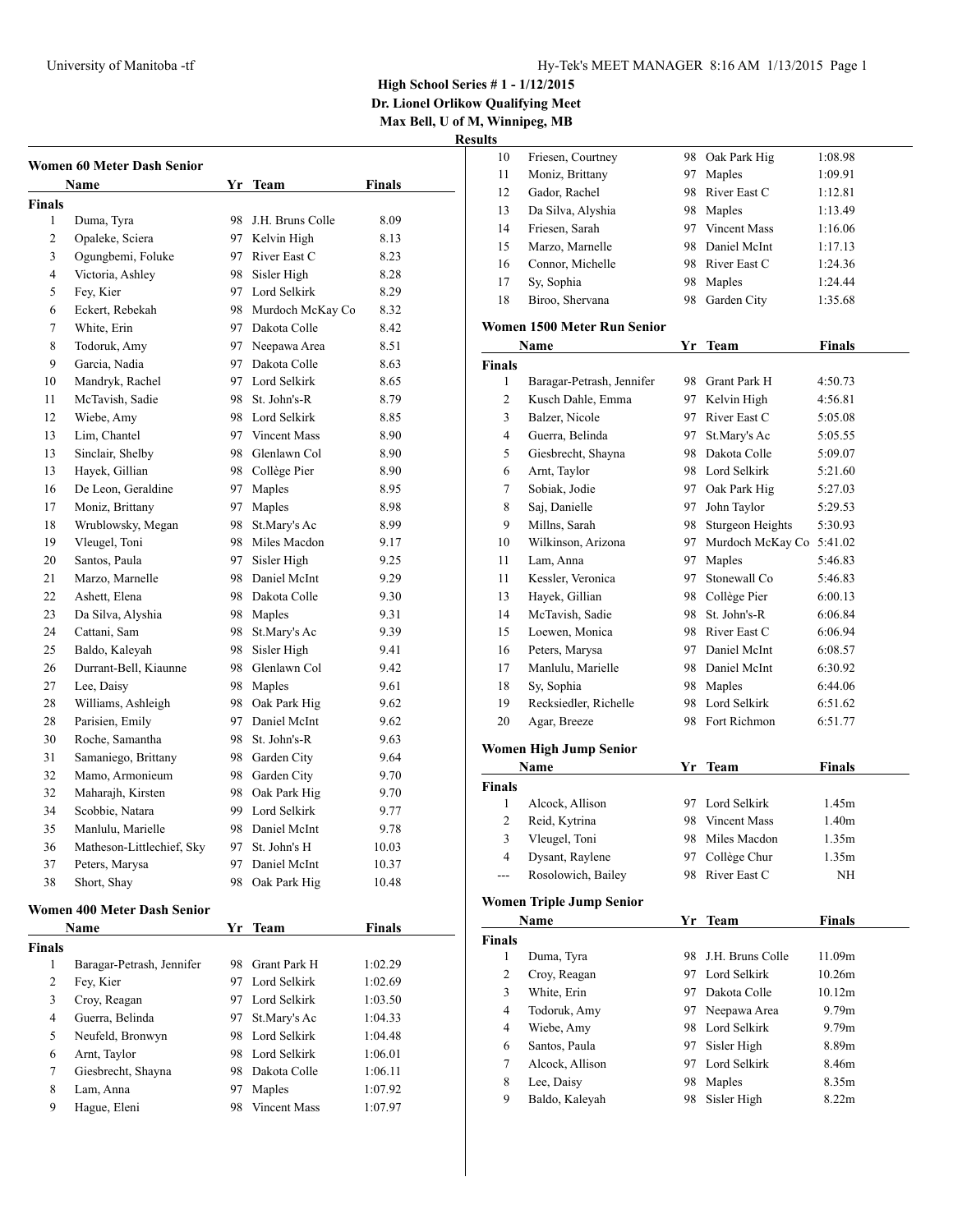**High School Series # 1 - 1/12/2015**

**Dr. Lionel Orlikow Qualifying Meet**

**Max Bell, U of M, Winnipeg, MB**

|                    | Finals  (Women Triple Jump Senior)       |              |                                |                   |
|--------------------|------------------------------------------|--------------|--------------------------------|-------------------|
|                    | Name                                     |              | Yr Team                        | Finals            |
| 10                 | Cattani, Sam                             | 98           | St.Mary's Ac                   | 7.44m             |
| 11                 | Maharajh, Kirsten                        | 98           | Oak Park Hig                   | 7.21m             |
| 12                 | Prud'homme, Carlina                      | 98           | St. Paul's C                   | 6.57m             |
|                    |                                          |              |                                |                   |
|                    | <b>Women Shot Put 4kg Senior</b><br>Name |              | Yr Team                        | <b>Finals</b>     |
| <b>Finals</b>      |                                          |              |                                |                   |
| 1                  | Jewell, Carley                           | 97           | Oak Park Hig                   | 10.34m            |
| 2                  | Uchechukwu, Bright                       | 97           | Fort Richmon                   | 10.29m            |
| 3                  | Reed Brown, Katie                        | 98           | Kelvin High                    | 9.77m             |
| 4                  | Sinclair, Shelby                         |              | 98 Glenlawn Col                | 8.89m             |
| 5                  | Pommer, Jaydin                           |              | 98 Vincent Mass                | 8.55m             |
| 6                  | Scobbie, Natara                          |              | 99 Lord Selkirk                | 8.12m             |
| 7                  | DesJardins, Danae                        |              | 15 Fisher Branc                | 7.93m             |
| 8                  | Bollers, Talajah                         |              | 98 Kelvin High                 | 7.69m             |
| 9                  | Durrant-Bell, Kiaunne                    |              | 98 Glenlawn Col                | 7.30 <sub>m</sub> |
| 10                 | Huntinghawk, Emily                       |              | 98 Vincent Mass                | 7.02m             |
| 11                 | Williams, Alex                           |              | 98 Kelvin High                 | 6.88m             |
| 12                 | Carriere, Madison                        |              | 98 Glenlawn Col                | 6.75m             |
| 13                 | Doerksen, Cassandra                      | 97           | Arborg Colle                   | 6.69m             |
| 14                 | Wiley, Maddy                             |              | 98 Dakota Colle                | 6.48m             |
| 15                 | Roche, Samantha                          | 98           | St. John's-R                   | 6.19m             |
| 16                 | Oprea, Gabby                             |              | 98 Kelvin High                 | 5.27m             |
| 17                 | Heidenreich, Claire                      | 97           | River East C                   | 4.93m             |
|                    | Sheriff, Saffi                           |              |                                | 4.76m             |
| 18                 |                                          | 00           | Kelvin High                    |                   |
|                    | <b>Women 60 Meter Dash Junior</b>        |              |                                |                   |
|                    | Name                                     | Yr           | <b>Team</b>                    | <b>Finals</b>     |
| <b>Finals</b><br>1 |                                          |              |                                |                   |
| 2                  | Tynes, Brianna<br>Tachinski, Victoria    | 99.          | Sisler High<br>99 Vincent Mass | 8.18              |
| 3                  |                                          | 99           |                                | 8.32              |
|                    | Michalyshen, Sydney                      |              | Oak Park Hig                   | 8.58              |
| 4<br>5             | Glasgow, Aziza                           | $00\,$<br>99 | Kelvin High<br>Vincent Mass    | 8.69              |
|                    | Butler, Charlot                          |              |                                | 8.70              |
| 6                  | Langford, Hailey<br>Hovt, Cassidy        | 99 -<br>99   | Collège Pier                   | 8.80              |
| 7                  |                                          | 99           | Collège Pier                   | 8.82              |
| 8                  | Egan, Willa                              |              | Vincent Mass                   | 8.84              |
| 8                  | Candeias, Katarina                       | 99           | Vincent Mass                   | 8.84              |
| 10                 | Hurdal, Kirsten                          | 99           | Lorette Collegia               | 8.90              |
| $11\,$             | Warnock, Taryn                           | $00\,$       | River East C                   | 8.92              |
| 12                 | Dyck, Jessica                            | 99           | Oak Park Hig                   | 8.93              |
| 13                 | Camagong, Mia                            | 99           | Sisler High                    | 8.94              |
| 14                 | Webster, Kasha                           | 99           | Glenlawn Col                   | 9.00              |
| 14                 | Friesen, Marissa                         | 99           | Westwood Col                   | 9.00              |
| 16                 | Schneider, Amber                         | 00           | Stonewall Co                   | 9.04              |
| 17                 | Spado, Laura                             | 99           | Collège Chur                   | 9.06              |
| 18                 | Lewis, Emily                             | 98           | Vincent Mass                   | 9.09              |
| 19                 | Whitelam, Kalie                          | 99           | Lord Selkirk                   | 9.10              |
| 19                 | Wright, Tyiesha                          | 99           | Vincent Mass                   | 9.10              |
| 21                 | Watt, Jasmyn                             | $00\,$       | Kelvin High                    | 9.12              |
| 22                 | Grafe, Victoria                          | 99           | Dakota Colle                   | 9.13              |
| 23                 | Plett, Richelande                        | 15           | Fisher Branc                   | 9.14              |
| 24                 | Ramirez, Kamille                         | $00\,$       | Sisler High                    | 9.16              |

| 25 | Towle, Madison              | $00\,$          | Westwood Col        | 9.17  |
|----|-----------------------------|-----------------|---------------------|-------|
| 26 | Mendoza, Madelaine          | 99              | Kelvin High         | 9.18  |
| 27 | Scott. Gillian              | 99              | Fort Richmon        | 9.22  |
| 27 | Smith, Erin                 | 00              | Kelvin High         | 9.22  |
| 27 | Sookram, Brianna            | 99              | Oak Park Hig        | 9.22  |
| 30 | Cara, Brielle               | 99              | Stonewall Co        | 9.28  |
| 30 | Kowall, Bronwyn             | 99              | Collège Chur        | 9.28  |
| 32 | Attley, Casandra            | 99              | River East C        | 9.30  |
| 33 | Winogradoff, Cheyenne       | $00\,$          | Kelvin High         | 9.33  |
| 34 | Dennie, Naomi               | 97              | Glenlawn Col        | 9.35  |
| 35 | Viar, Anna                  | 99              | Maples              | 9.36  |
| 35 | Oyeturiji, Deborah          | 99              | Vincent Mass        | 9.36  |
| 37 | Cyr, Cassidy                | $00\,$          | Elmwood High        | 9.37  |
| 38 | Jones, Karley               | $00\,$          | Westwood Col        | 9.38  |
| 39 | Da Silva, Jessica           | 99              | Maples              | 9.43  |
| 40 | Acen, Lillian               | 99              | River East C        | 9.46  |
| 40 | Kurys, Alex                 | 99              | Lord Selkirk        | 9.46  |
| 40 | Poulton, Tess               | 99              | Oak Park Hig        | 9.46  |
| 43 | Maksimovich, Lauren         | $00\,$          | Kelvin High         | 9.47  |
| 43 | Nitychoruk, Sydney          | $00\,$          | Kelvin High         | 9.47  |
| 45 | Chesley, Lexis              | $00\,$          | Kelvin High         | 9.49  |
| 45 | Bohn, Haleigh               | 99              | St. James Co.       | 9.49  |
| 47 | Ricon, Laura                | $00\,$          | <b>Vincent Mass</b> | 9.52  |
| 47 | Sinkala-Thornhill, Charlize | 99              | Westwood Col        | 9.52  |
| 49 | Dillabough, Delaney         | $00\,$          | River East C        | 9.55  |
| 50 | Lumbera, Trisha             | $00\,$          | Sisler High         | 9.56  |
| 50 | Niemi, Sara                 | $00\,$          | Kelvin High         | 9.56  |
| 52 | Santa Ana, Jecy             | 99              | Gordon Bell         | 9.57  |
| 52 | Sarbiewski, Julia           | 99              | West Kildona        | 9.57  |
| 52 | Cowley, Laurel              | 99              | Miles Macdon        | 9.57  |
| 55 | Bangayan, Camille           | 99              | Sisler High         | 9.60  |
| 56 | Brignell, Aceia             | 00 <sup>°</sup> | Garden City         | 9.62  |
| 57 | Johnson, Annie              | 00 <sup>°</sup> | Gordon Bell         | 9.65  |
| 58 | Soriano, Colleen            | 99              | <b>Vincent Mass</b> | 9.66  |
| 59 | Cowley, Meghan              | 99              | Miles Macdon        | 9.72  |
| 59 | Juani, Mariah               | 99              | Maples              | 9.72  |
| 61 | Cristostomo, Dionne         | $00\,$          | Sisler High         | 9.73  |
| 62 | Lapointe, Taytam            | 99              | Glenlawn Col        | 9.74  |
| 63 | Aoebiyi, Dorcas             | 99              | Fort Richmon        | 9.77  |
| 63 | Holroyd, Chloe              | 99              | Vincent Mass        | 9.77  |
| 65 | Bartel, Rachelle            | $00\,$          | Westwood Col        | 9.78  |
| 66 | Unrau, Kimberly             | 99              | River East C        | 9.79  |
| 66 | Zeid, Dalal                 | 99              | St. James Co        | 9.79  |
| 68 | Akande, Oreoluwa            | 99              | Miles Macdon        | 9.81  |
| 68 | Phung, Jenny                | 99              | Maples              | 9.81  |
| 70 | Noeum, Monica               | 99              | Maples              | 9.83  |
| 71 | Drysdale, Jadianne          | 99              | Miles Macdon        | 9.87  |
| 71 | Dang, Catherine             | $00\,$          | Sisler High         | 9.87  |
| 73 | Apio, Jannet                | 99              | River East C        | 9.90  |
| 74 | Osena, Caitlyn              | $00\,$          | Sisler High         | 9.92  |
| 75 | Roman, Camila               | $00\,$          | Glenlawn Col        | 9.93  |
| 76 | Piatt, Jadyn                | 99              | Miles Macdon        | 9.99  |
| 76 | Taylor, Jesse               | 00              | Kelvin High         | 9.99  |
| 78 | LY, Julia                   | 99              | Kelvin High         | 10.01 |
| 79 | Brakel, Caitlin             | 00              | Dakota Colle        | 10.08 |
|    |                             |                 |                     |       |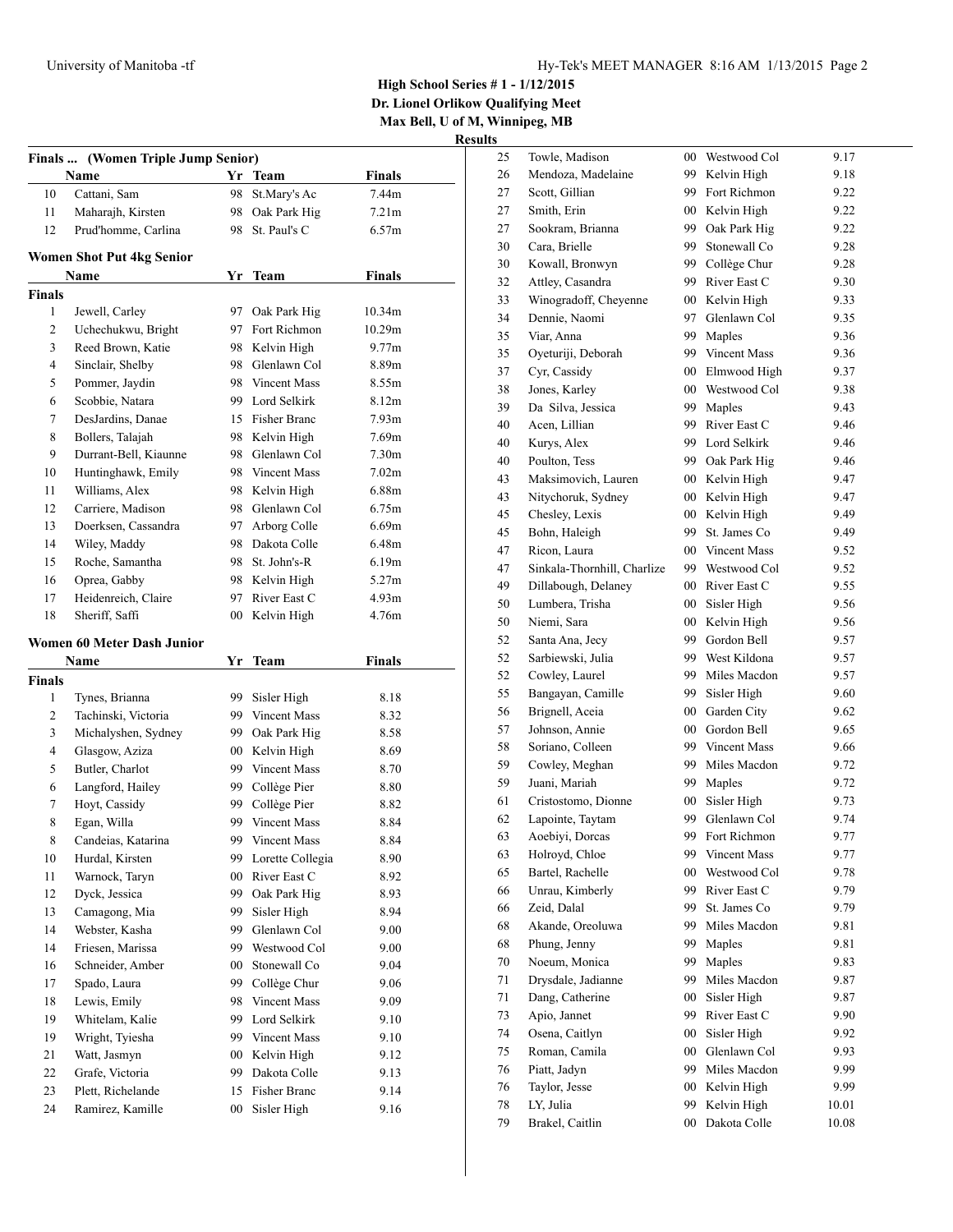**Dr. Lionel Orlikow Qualifying Meet Max Bell, U of M, Winnipeg, MB**

| Finals  (Women 60 Meter Dash Junior) |                                    |                 |                              |                    |  |
|--------------------------------------|------------------------------------|-----------------|------------------------------|--------------------|--|
|                                      | Name                               |                 | Yr Team                      | <b>Finals</b>      |  |
| 80                                   | Mozel, Marissa                     | 99              | West Kildona                 | 10.16              |  |
| 81                                   | Almeidu, Silvia                    |                 | 00 Kelvin High               | 10.26              |  |
| 82                                   | Sharma, Fiana                      | 00              | West Kildona                 | 10.28              |  |
| 83                                   | Dalusong, Jam                      | 99.             | Sisler High                  | 10.30              |  |
| 84                                   | Santos, Jillianne                  | 99 -            | Sisler High                  | 10.35              |  |
| 85                                   | Gomes, Catia                       | 00              | Sisler High                  | 10.36              |  |
| 86                                   | Ogungbemi, Dayo                    |                 | 00 River East C              | 10.39              |  |
| 86                                   | Cheng, Maggie                      |                 | 00 Glenlawn Col              | 10.39              |  |
| 88                                   | Yankey, Kyekye                     |                 | 00 Kelvin High               | 10.42              |  |
| 89                                   | Viado, Mikayla                     | 99.             | Sisler High                  | 10.52              |  |
| 90                                   | Garofalo, Autumn                   | 99              | Fort Richmon                 | 10.56              |  |
| 91                                   | Pipoli, Kira                       | 99              | Maples                       | 10.60              |  |
| 92                                   | Thaw, Saypa                        | $00\,$          | Gordon Bell                  | 10.77              |  |
| 92                                   | Orense, Gwen                       |                 | 99 Kelvin High               | 10.77              |  |
| 94                                   | Patiu, Rasmin                      | 99              | Kelvin High                  | 10.79              |  |
| 95                                   | Amoko, Chandia                     | 99              | Miles Macdon                 | 10.81              |  |
| 96                                   | Hjorleifson, Desiree               | 99              | Arborg Colle                 | 10.91              |  |
| 97                                   | Proven, Loren                      | 00 <sup>°</sup> | Stonewall Co                 | 10.92              |  |
| 98                                   | Aldana, Rebekah                    |                 | 99 Glenlawn Col              | 11.01              |  |
| 99                                   | Mackay, Madison                    |                 | 00 Glenlawn Col              | 11.08              |  |
| 100                                  | Saythavy, Kaitlin                  |                 | 99 Maples                    | 11.11              |  |
| 101                                  | Anderson, Emily                    |                 | 99 Maples                    | 11.43              |  |
| 102                                  | Stodgell, Kierra                   |                 | 00 River East C              | 11.47              |  |
| 103                                  | Buenafe, Pauline                   | 98              | Sisler High                  | 12.27              |  |
|                                      | <b>Women 400 Meter Dash Junior</b> |                 |                              |                    |  |
|                                      | Name                               | Yr              | <b>Team</b>                  | <b>Finals</b>      |  |
| <b>Finals</b>                        |                                    |                 |                              |                    |  |
|                                      |                                    |                 |                              |                    |  |
|                                      |                                    |                 |                              |                    |  |
| 1                                    | Tachinski, Victoria                |                 | 99 Vincent Mass              | 56.05              |  |
| 2                                    | Tynes, Brianna                     | 99              | Sisler High                  | 1:00.79            |  |
| 3                                    | Britton, Erika                     | 99.             | Oak Park Hig                 | 1:03.68            |  |
| 4                                    | Paintin, Christina                 |                 | 00 Collège Chur              | 1:06.32            |  |
| 5                                    | Dyck, Jessica                      |                 | 99 Oak Park Hig              | 1:07.00            |  |
| 6                                    | Warnock, Taryn                     |                 | 00 River East C              | 1:08.11            |  |
| 7                                    | Grafe, Victoria                    |                 | 99 Dakota Colle              | 1:08.71            |  |
| 8                                    | Jackson, Veronica                  |                 | 99 Glenlawn Col              | 1:08.95            |  |
| 9                                    | Langlais, Brittney                 |                 | 99 Lord Selkirk              | 1:08.96            |  |
| 10                                   | Buenafe, Pauline                   | 98              | Sisler High                  | 1:10.92            |  |
| 11                                   | Silk, Rebecca                      | 98              | Miles Macdon                 | 1:11.02            |  |
| 12                                   | Poulton, Tess                      | 99              | Oak Park Hig                 | 1:11.47            |  |
| 13                                   | Maksimovich, Lauren                | 00              | Kelvin High                  | 1:11.52            |  |
| 14                                   | Lam, Shelly                        | 99              | Miles Macdon                 | 1:11.55            |  |
| 15                                   | Frost-Hunt, Randi                  | 99              | Stonewall Co                 | 1:12.34            |  |
| 16                                   | Rahn, Sophie                       | 99              | Miles Macdon<br>Stonewall Co | 1:12.97            |  |
| 17                                   | Shewchuk, Kyra                     | 00              |                              | 1:13.79            |  |
| 18                                   | Sidhu, Karanbir                    | 99              | Maples                       | 1:14.01            |  |
| 18<br>20                             | Rowe, Trisha<br>Fines, Sarah       | 99<br>00        | Sisler High                  | 1:14.01<br>1:14.11 |  |
| 21                                   | Soriano, Llyan                     | 99              | Stonewall Co<br>Maples       | 1:14.79            |  |
| 22                                   | Lage, Allison                      | 00              | River East C                 | 1:14.96            |  |
| 23                                   | Taylor, Jesse                      | $00\,$          | Kelvin High                  | 1:16.51            |  |
| 24                                   | Johnson, Jamie                     | $00\,$          | Arborg Colle                 | 1:16.53            |  |
| 25                                   | Retzlaff, Mikaela                  | 99              | Sisler High                  | 1:16.96            |  |

| 26             | Da Silva, Jessica           | 99     | Maples              | 1:17.49           |  |
|----------------|-----------------------------|--------|---------------------|-------------------|--|
| 27             | Fulton, Tia                 | $00\,$ | Dakota Colle        | 1:18.21           |  |
| 28             | LY, Julia                   |        | 99 Kelvin High      | 1:19.49           |  |
| 29             | Phung, Jenny                |        | 99 Maples           | 1:23.57           |  |
| 30             | Rondeau, Taryn              |        | 00 Glenlawn Col     | 1:25.51           |  |
| 31             | Viar, Anna                  |        | 99 Maples           | 1:25.89           |  |
| 32             | Matheson-Littlechief, Sky   | 97     | St. John's H        | 1:26.00           |  |
| 33             | Chaengpaseutsak, Angel      | 99     | Maples              | 1:29.12           |  |
| 34             | Stodgell, Kierra            | $00\,$ | River East C        | 1:30.52           |  |
| 35             | Aldana, Rebekah             | 99     | Glenlawn Col        | 1:33.88           |  |
| 36             | Lee, Yujim                  | 98     | Glenlawn Col        | 1:34.09           |  |
| $---$          | Farpelha, Barbara           | 99     | Maples              | DQ                |  |
|                | Women 1500 Meter Run Junior |        |                     |                   |  |
|                | Name                        |        | Yr Team             | <b>Finals</b>     |  |
| Finals         |                             |        |                     |                   |  |
| 1              | Valgardson, Erin            |        | 00 Kelvin High      | 5:07.41           |  |
| 2              | Rannie, Emma                |        | 00 Kelvin High      | 5:21.68           |  |
| 3              | Sutherland, Sierra          | 99     | St.Mary's Ac        | 5:24.82           |  |
| $\overline{4}$ | Schneider, Amber            |        | 00 Stonewall Co     | 5:34.64           |  |
| 5              | Ocon, Liezl                 |        | 99 Kelvin High      | 5:38.16           |  |
| 6              | Rahn, Sophie                | 99     | Miles Macdon        | 5:39.99           |  |
| 6              | Goodall, Darby              | 99     | Oak Park Hig        | 5:39.99           |  |
| 8              | McMillan/McEwen, Katlaina   | 99     | Oak Park Hig        | 5:48.08           |  |
| 9              | Buhr, Hannah                | 99.    | Dakota Colle        | 5:49.54           |  |
| 10             | Boychuk, Gillian            |        | 00 Dakota Colle     | 5:58.08           |  |
| 11             | Hampson, Beth               |        | 99 Sisler High      | 6:03.86           |  |
| 12             | Nichols, Megan              | 99 -   | Sisler High         | 6:04.07           |  |
| 13             | Ducharme, Brittney          |        | 99 Glenlawn Col     | 6:08.42           |  |
| 14             | Lage, Allison               |        | 00 River East C     | 6:10.16           |  |
| 15             | Marshall, Hannah            |        | 00 Stonewall Co     | 6:13.32           |  |
| 15             | Sidhu, Karanbir             |        | 99 Maples           | 6:13.32           |  |
| 17             | Silk, Rebecca               |        | 98 Miles Macdon     | 6:13.41           |  |
| 18             | Ferstyl, Rachel             |        | 00 River East C     | 6:19.90           |  |
| 19             | Ricon, Laura                |        | 00 Vincent Mass     | 6:22.31           |  |
| 20             | Friesen, Abbi               |        | 97 Kelvin High      | 6:23.95           |  |
| 21             | Lage, Lorilei               |        | 00 River East C     | 7:09.22           |  |
| 22             | Garcia, Shea                |        | 00 Kelvin High      | 7:20.32           |  |
| 23             | Chaengpaseutsak, Angel      |        | 99 Maples           | 7:25.74           |  |
| 24             | Laggo, Breanna              |        | 00 Garden City      | 7:38.05           |  |
|                | Women High Jump Junior      |        |                     |                   |  |
|                | Name                        | Yr     | <b>Team</b>         | <b>Finals</b>     |  |
| <b>Finals</b>  |                             |        |                     |                   |  |
| $\mathbf{1}$   | Lawrence, Madisson          | 99 -   | Oak Park Hig        | 1.50m             |  |
| 2              | Leung, Emma                 | 99     | <b>Vincent Mass</b> | 1.45m             |  |
| 3              | Laube, Ashleigh             | 99     | Fort Richmon        | 1.35m             |  |
| $\overline{4}$ | Jensen, Sarah               | 99     | Arborg Colle        | 1.30 <sub>m</sub> |  |
| 4              | Jones, Karley               | $00\,$ | Westwood Col        | 1.30 <sub>m</sub> |  |
| 6              | Kurys, Alex                 | 99     | Lord Selkirk        | 1.30 <sub>m</sub> |  |
| 7              | Jensen, Eva                 | 99     | Arborg Colle        | 1.30 <sub>m</sub> |  |
| 8              | Parekh, Alexis              | 99     | Maples              | 1.25m             |  |
| 8              | Bartel, Rachelle            | $00\,$ | Westwood Col        | 1.25m             |  |
| ---            | Pull, Dayna                 | 00     | Arborg Colle        | NH                |  |
|                |                             |        |                     |                   |  |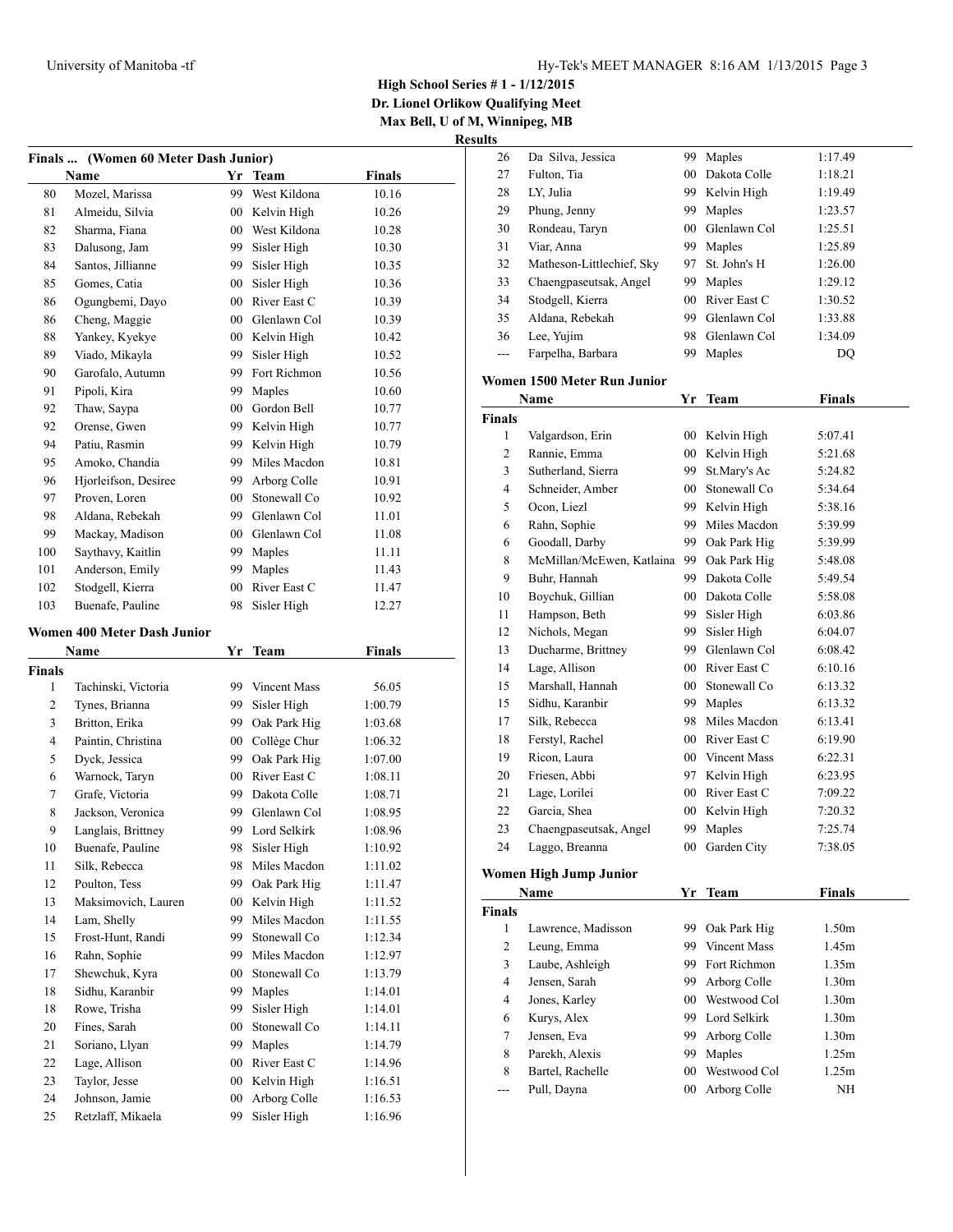--- Jackson, Veronica 99 Glenlawn Col FOUL

**High School Series # 1 - 1/12/2015**

**Dr. Lionel Orlikow Qualifying Meet Max Bell, U of M, Winnipeg, MB**

|                | <b>Women Long Jump Junior</b><br>Name |         | Yr Team             | <b>Finals</b>     |
|----------------|---------------------------------------|---------|---------------------|-------------------|
| <b>Finals</b>  |                                       |         |                     |                   |
| 1              | Michalyshen, Sydney                   | 99      | Oak Park Hig        | 4.27m             |
| 2              | Smith, Erin                           | $00\,$  | Kelvin High         | 4.26m             |
| 3              | Friesen, Marissa                      | 99      | Westwood Col        | 4.26m             |
| 4              | Plett, Richelande                     | 15      | <b>Fisher Branc</b> | 4.21 <sub>m</sub> |
| 5              | Spado, Laura                          |         | 99 Collège Chur     | 4.19m             |
| 6              | Webster, Kasha                        |         | 99 Glenlawn Col     | 4.12m             |
| 7              | Trinidad, Lynette                     |         | 00 Sisler High      | 3.99m             |
| 8              | Paintin, Christina                    |         | 00 Collège Chur     | 3.88m             |
| 9              | Kowall, Bronwyn                       | 99      | Collège Chur        | 3.85m             |
| 10             | Bohn, Haleigh                         | 99      | St. James Co        | 3.85m             |
| 11             | Cara, Brielle                         | 99      | Stonewall Co        | 3.82m             |
| 12             | Oyeturiji, Deborah                    |         | 99 Vincent Mass     | 3.79m             |
| 13             | Poulton, Tess                         | 99      | Oak Park Hig        | 3.77m             |
| 13             | Fines, Sarah                          | $00\,$  | Stonewall Co        | 3.77m             |
| 15             | Santa Ana, Jecy                       | 99.     | Gordon Bell         | 3.71 <sub>m</sub> |
| 16             | Townsend, Breanna                     | 99      | Sisler High         | 3.67m             |
| 16             | Johnson, Jamie                        |         | Arborg Colle        | 3.67m             |
|                |                                       | $00\,$  |                     |                   |
| 18             | Soriano, Llyan                        | 99      | Maples              | 3.60m             |
| 18             | Brignell, Aceia                       |         | 00 Garden City      | 3.60m             |
| 18             | Barteski, Brooklynn                   | 15      | Fisher Branc        | 3.60m             |
| 18             | Noeum, Monica                         |         | 99 Maples           | 3.60m             |
| 22             | Juani, Mariah                         | 99      | Maples              | 3.55m             |
| 23             | Towle, Madison                        | $00\,$  | Westwood Col        | 3.51 <sub>m</sub> |
| 24             | Langlais, Brittney                    | 99      | Lord Selkirk        | 3.49m             |
| 25             | Soriano, Colleen                      | 99      | <b>Vincent Mass</b> | 3.46m             |
| 26             | Sinkala-Thornhill, Charlize           |         | 99 Westwood Col     | 3.45m             |
| 27             | Jensen, Eva                           | 99      | Arborg Colle        | 3.44m             |
| 28             | Retzlaff, Mikaela                     | 99      | Sisler High         | 3.43m             |
| 29             | Medina, Feabie                        | 00      | Sisler High         | 3.37 <sub>m</sub> |
| 30             | Holroyd, Chloe                        | 99      | <b>Vincent Mass</b> | 3.35m             |
| 31             | Tuyisenge, Beathe                     | 99      | Elmwood High        | 3.32 <sub>m</sub> |
| 32             | Johnson, Annie                        |         | 00 Gordon Bell      | 3.24m             |
| 33             | Costa-Githongo, Maesha                | $00\,$  | Sisler High         | 3.19m             |
| 34             | Parekh, Alexis                        | 99      | Maples              | 3.18m             |
| 35             | Barylski, Taylor                      | 00      | Arborg Colle        | 3.17m             |
| 36             | Brakel, Caitlin                       | $_{00}$ | Dakota Colle        | 3.16m             |
| 37             | Kapitany, Jenna                       | 00      | River East C        | 3.15m             |
| 38             | Rowe, Trisha                          | 99      | Sisler High         | 3.12m             |
| 39             | Tompkins, Jillian                     | 99      | Lord Selkirk        | 3.01 <sub>m</sub> |
| 40             | Nyakwabo, Bonita                      | 00      | Elmwood High        | 2.94m             |
| 41             | Thaw, Saypa                           | 00      | Gordon Bell         | 2.88m             |
| 42             | Pull, Dayna                           | 00      | Arborg Colle        | 2.83m             |
| 43             | Dalusong, Jam                         | 99      | Sisler High         | 2.78m             |
| 44             | Purse, Bailey                         | 99      | Lord Selkirk        | 2.56m             |
| 45             | Saythavy, Kaitlin                     | 99      | Maples              | 2.35m             |
| 46             | Best, Lilja                           | 00      | Glenlawn Col        | 1.75m             |
| $\overline{a}$ | Butler, Charlot                       | 99      | Vincent Mass        | <b>FOUL</b>       |
| ---            | Lapointe, Taytam                      | 99      | Glenlawn Col        | FOUL              |
| ---            | Chesley, Lexis                        | 00      | Kelvin High         | <b>FOUL</b>       |
|                | Rondeau, Taryn                        | 00      | Glenlawn Col        | FOUL              |
|                |                                       |         |                     |                   |
| ---            | Waylett, Brenna                       | 00      | River East C        | FOUL              |

|               | Women Shot Put 4kg Junior              |                 |                              |                   |  |
|---------------|----------------------------------------|-----------------|------------------------------|-------------------|--|
|               | Name                                   | Yr              | <b>Team</b>                  | <b>Finals</b>     |  |
| <b>Finals</b> |                                        |                 |                              |                   |  |
| 1             | Heald, Taylor                          |                 | 99 Grant Park H              | 12.80m            |  |
| 2             | Tompkins, Jillian                      |                 | 99 Lord Selkirk              | 8.36m             |  |
| 3             | Leung, Emma                            |                 | 99 Vincent Mass              | 8.06m             |  |
| 4             | Candeias, Katarina                     |                 | 99 Vincent Mass              | 7.81m             |  |
| 5             | Purse, Bailey                          |                 | 99 Lord Selkirk              | 7.71 <sub>m</sub> |  |
| 6             | Pfeifer. Claudia                       |                 | 99 Vincent Mass              | 7.27m             |  |
| 7             | Bohn, Haleigh                          | 99              | St. James Co.                | 7.21m             |  |
| 8             | Webster, Kasha                         | 99.             | Glenlawn Col                 | 7.19m             |  |
| 9             | Barteski, Brooklynn                    |                 | 15 Fisher Branc              | 7.11 <sub>m</sub> |  |
| 10            | Farpelha, Barbara                      |                 | 99 Maples                    | 7.10 <sub>m</sub> |  |
| 11            | Laube, Ashleigh                        |                 | 99 Fort Richmon              | 7.03 <sub>m</sub> |  |
| 12            | Yankey, Kyekye                         |                 | 00 Kelvin High               | 6.82m             |  |
| 13            | Saj, Jennifer                          |                 | 99 John Taylor               | 6.82m             |  |
| 14            | Proven, Loren                          |                 | 00 Stonewall Co              | 6.46m             |  |
| 15            | Garofalo, Autumn                       |                 | 99 Fort Richmon              | 6.26m             |  |
| 16            | Bachmier, Brittany                     |                 | 99 St. Paul's C              | 6.18m             |  |
| 17            | Best, Lilja                            |                 | 00 Glenlawn Col              | 5.91m             |  |
| 18            | Dillabough, Delaney                    |                 | 00 River East C              | 5.86m             |  |
| 19            | Nyakwabo, Bonita                       |                 | 00 Elmwood High              | 5.80m             |  |
| 20            | Winogradoff, Cheyenne                  |                 | 00 Kelvin High               | 5.79m             |  |
| 21            | Tuyisenge, Beathe                      |                 | 99 Elmwood High              | 5.42m             |  |
| 22            | Mackay, Madison                        |                 | 00 Glenlawn Col              | 5.36m             |  |
| 23            | Miller-Smith, Tashika                  |                 | 00 Kelvin High               | 5.32m             |  |
| 24            | Fitzgerald, Kayla                      | 00 <sup>1</sup> | Elmwood High                 | 4.78m             |  |
| 25            | Izokan, Anita                          |                 | 99 Vincent Mass              | 4.69m             |  |
| 25            | Thaw, Saypa                            |                 | 00 Gordon Bell               | 4.69m             |  |
| 27            | Fitur, Sami                            | 00              | Kelvin High                  | 4.26m             |  |
| 28            | Sinclair, Sierra                       | 00 <sup>1</sup> | Elmwood High                 | 4.25m             |  |
|               | <b>Men 60 Meter Dash Senior</b>        |                 |                              |                   |  |
|               |                                        |                 |                              | <b>Finals</b>     |  |
| <b>Finals</b> | Name                                   | Yr              | Team                         |                   |  |
| 1             | Kozun, Austin                          | 97              | Lord Selkirk                 | 7.33              |  |
| 2             | Karuba, Tristan                        | 98              | College Louis-Ri             | 7.38              |  |
| 3             | Sesay, Anthony                         | 97.             | <b>Vincent Mass</b>          | 7.39              |  |
| 4             | Obijiaku, Cassidy                      |                 | 97 Vincent Mass              | 7.52              |  |
|               |                                        |                 |                              |                   |  |
| 4<br>6        | Aregbesola, Testimony<br>Squires, Alex | 98.<br>97       | Glenlawn Col<br>Elmwood High | 7.52<br>7.56      |  |
| 6             | Hochman, Justin                        | 98              | St.Pierre Instit             | 7.56              |  |
| 6             | Francis, Romaine                       | 96              | Kelvin High                  |                   |  |
| 9             | Fatoye, Yemi                           | 98              | St. John's-R                 | 7.56<br>7.58      |  |
| 10            | Barkman, Joseph                        | 97              | River East C                 | 7.61              |  |
|               |                                        |                 | Sisler High                  |                   |  |
| 11            | De Chaves, Jan Earl                    | 97              | Lord Selkirk                 | 7.62              |  |
| 11            | Muller, Jay                            | 97              | Fort Richmon                 | 7.62              |  |
| 13            | Adewoyin, David                        | 98.             |                              | 7.63              |  |
| 14            | Evans-Murphy, William                  | 98.             | Glenlawn Col<br>West Kildona | 7.64              |  |
| 14            | Simmonds, Stuart<br>Thomas, Shemar     | 98              |                              | 7.64              |  |
| 16            |                                        | 98              | Dakota Colle                 | 7.65              |  |
| 17<br>18      | McLeod, Ian<br>Yallits, Bryan          | 97<br>97        | Daniel McInt<br>Miles Macdon | 7.68<br>7.69      |  |
|               |                                        |                 |                              |                   |  |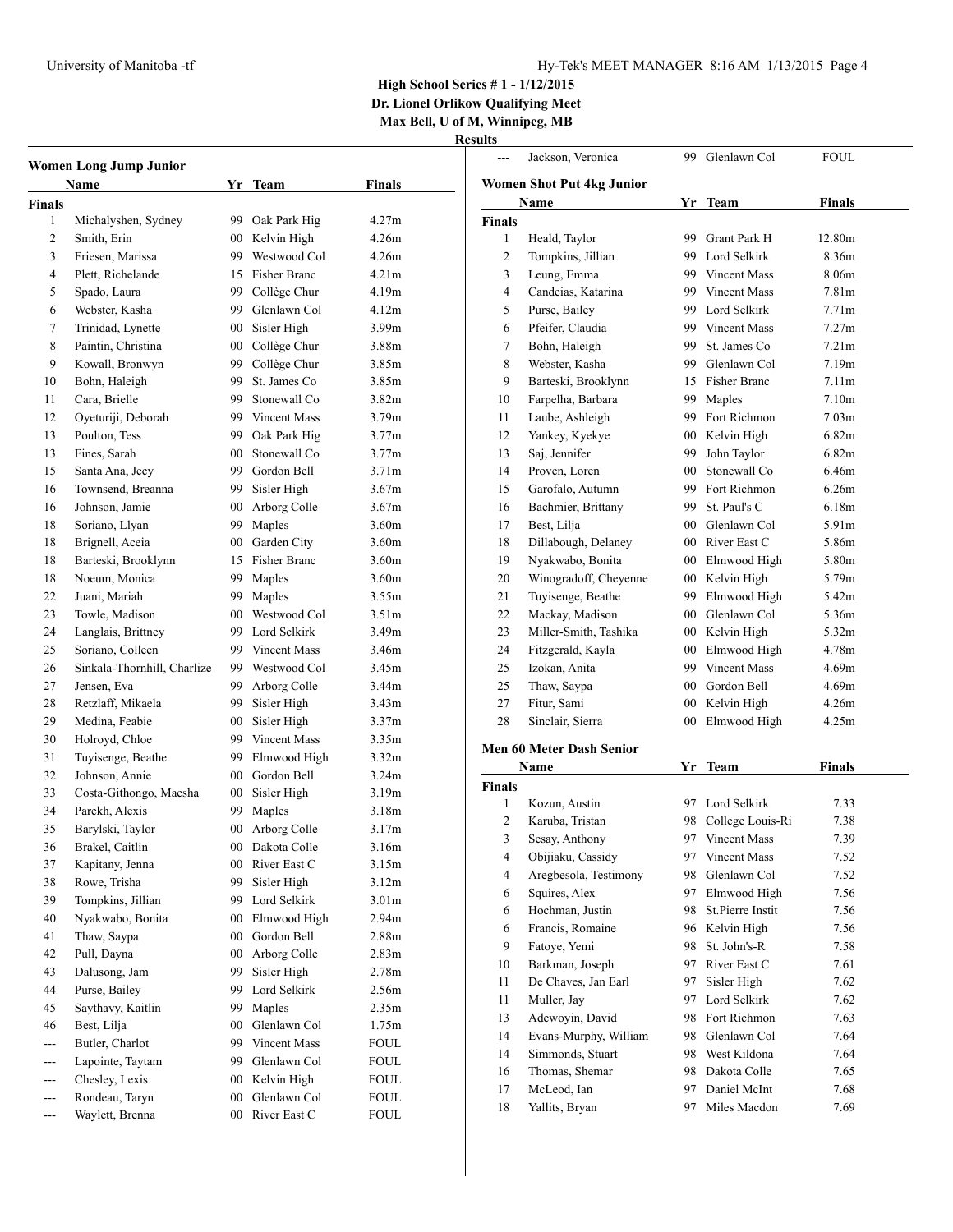**Dr. Lionel Orlikow Qualifying Meet Max Bell, U of M, Winnipeg, MB**

**Results**

| <b>Finals</b> | (Men 60 Meter Dash Senior) |    |                 |               |
|---------------|----------------------------|----|-----------------|---------------|
|               | Name                       |    | Yr Team         | <b>Finals</b> |
| 19            | Stroescu, Tudor            | 98 | St. John's-R    | 7.70          |
| 20            | Persaud, Ricky             | 98 | Dakota Colle    | 7.75          |
| 21            | Tabuyo, Eugene             | 97 | St. James Co.   | 7.77          |
| 21            | Doerksen, Jason            | 96 | Neepawa Area    | 7.77          |
| 23            | Dirks, Riley               | 97 | Oak Park Hig    | 7.79          |
| 24            | Hodgson, Josh              | 97 | Sisler High     | 7.80          |
| 25            | Crawford, Chris            | 98 | Glenlawn Col    | 7.81          |
| 26            | Sogeke, Paul               | 98 | Fort Richmon    | 7.82          |
| 27            | Capacete, John             | 98 | Sisler High     | 7.84          |
| 27            | Nirza, Marc                | 98 | Maples          | 7.84          |
| 29            | Ige, TJ                    | 98 | Fort Richmon    | 7.85          |
| 29            | Howell, Chris              | 97 | Oak Park Hig    | 7.85          |
| 31            | Hussein, Jibril            | 98 | Garden City     | 7.87          |
| 32            | Okushima, Masaya           | 97 | Vincent Mass    | 7.90          |
| 33            | Rowan, Tyler               | 98 | Vincent Mass    | 7.91          |
| 34            | Boodoo, Vishad             | 97 | Miles Macdon    | 7.93          |
| 34            | Iradukunda, David          | 96 | St. James Co    | 7.93          |
| 36            | Marco, Sam                 | 98 | Sisler High     | 7.94          |
| 37            | Myco, Liam                 | 98 | West Kildona    | 7.95          |
| 38            | Ganda, Simeon              | 98 | Fort Richmon    | 7.96          |
| 38            | Peterson, Logan            |    | 97 Vincent Mass | 7.96          |
| 40            | Lawal, Wale                | 97 | Elmwood High    | 7.97          |
| 41            | Lemay, Matthew             | 98 | Vincent Mass    | 7.98          |
| 41            | Andre, Jaret               | 97 | Oak Park Hig    | 7.98          |
| 41            | Hu, Qiming                 | 97 | St. John's-R    | 7.98          |
| 44            | Jamora, Coy                | 98 | Sisler High     | 8.01          |
| 44            | Medal, Zach                | 98 | Sisler High     | 8.01          |
| 44            | Rasmussen, Alic            | 98 | Glenlawn Col    | 8.01          |
| 47            | Illgan, Eldrich            | 98 | Garden City     | 8.02          |
| 48            | Pedreira, Jake             | 97 | River East C    | 8.05          |
| 49            | Resoso, Kyle               | 98 | Sisler High     | 8.06          |
| 50            | Morgun, Phillip            | 97 | St. Paul's C    | 8.08          |
| 51            | Hryndzio, Alex             | 98 | West Kildona    | 8.11          |
| 52            | Tran, Ryan                 | 98 | Kelvin High     | 8.13          |
| 52            | Shortt, Will               | 98 | Garden City     | 8.13          |
| 54            | Onishi, Kazuki             | 96 | Fort Richmon    | 8.15          |
| 55            | Côté, Kade                 |    | 98 Westwood Col | 8.16          |
| 55            | Bailey, Nicholas           | 97 | Grant Park H    | 8.16          |
| 55            | Marquez, John              | 98 | Kelvin High     | 8.16          |
| 58            | Iradukunda, Ange-Briand    | 98 | Elmwood High    | 8.17          |
| 59            | Catacutan, Nick            | 98 | Miles Macdon    | 8.18          |
| 59            | Yadao, Paulo               | 98 | Sisler High     | 8.18          |
| 61            | Kun Chio, Kuok             | 97 | Fort Richmon    | 8.20          |
| 62            | Soryavanshi, Udit          | 96 | River East C    | 8.21          |
| 63            | Madlangsakay, Uriel        | 98 | Sisler High     | 8.22          |
| 64            | Calen, Nic                 | 98 | St. John's-R    | 8.23          |
| 64            | Wijewardena, Chanaka       | 98 | Collège Chur    | 8.23          |
| 66            | Vergara, John Carlos       | 97 | Daniel McInt    | 8.24          |
| 67            | Del mundo, Rich            | 97 | Maples          | 8.26          |
| 67            | Ankrah, Deandrey           | 97 | Elmwood High    | 8.26          |
| 67            | Gresl, Steven              | 97 | Vincent Mass    | 8.26          |
| 70            | McGarey, David             | 98 | Miles Macdon    | 8.30          |
| 71            | Steffensen, Kevin          | 98 | Garden City     | 8.32          |
|               |                            |    |                 |               |

| 72            | Reyes, Anthony                   | 98 | Daniel McInt        | 8.34          |  |
|---------------|----------------------------------|----|---------------------|---------------|--|
| 72            | Tahic, Edin                      | 98 | Elmwood High        | 8.34          |  |
| 74            | Raheem, Saad                     | 98 | Dakota Colle        | 8.35          |  |
| 74            | Berke, Tyler                     | 98 | Glenlawn Col        | 8.35          |  |
| 74            | Santos, Neil                     | 98 | Sisler High         | 8.35          |  |
| 77            | Palma, Nathaniel                 | 98 | Sisler High         | 8.42          |  |
| 78            | Carabal, Clyde                   | 98 | Maples              | 8.45          |  |
| 78            | McCorrister, Damon               | 98 | St. James Co        | 8.45          |  |
| 80            | Goudie, Nick                     | 98 | Elmwood High        | 8.49          |  |
| 80            | Valete, Emmanuel                 | 98 | Sisler High         | 8.49          |  |
| 82            | Eroles, Jairus                   | 98 | Maples              | 8.50          |  |
| 82            | Galang, Karl                     | 98 | Sisler High         | 8.50          |  |
| 84            | Akanbi, Aramide                  | 98 | Glenlawn Col        | 8.55          |  |
| 85            | Shaw, Ben                        | 98 | Glenlawn Col        | 8.58          |  |
| 86            | Ho, Wilson                       | 97 | St. John's-R        | 8.64          |  |
| 87            | Hernandez, Josh                  | 98 | Sisler High         | 8.66          |  |
| 88            | Hill, Benjamin                   | 98 | Glenlawn Col        | 8.68          |  |
| 89            | Salimbacod, Jowel                | 98 | Maples              | 8.81          |  |
| 90            | Sinsay, Errol                    | 97 | Kelvin High         | 8.88          |  |
| 91            | Holroyd, Brennan                 | 97 | River East C        | 8.90          |  |
| 92            | Torres-Hourie, Ariel             | 97 | St. John's H        | 8.94          |  |
| 93            | Bonderlique, Matthew             | 96 | Lord Selkirk        | 9.00          |  |
| 94            | Hashmi, Arham                    | 98 | Fort Richmon        |               |  |
|               |                                  |    |                     | 9.07          |  |
| 95            | Borys, Tysen                     | 98 | Sisler High         | 9.08          |  |
| 96            | Guevara, Ken                     | 98 | Maples              | 9.18          |  |
| 96            | Reyes, Dylan                     | 98 | Kelvin High         | 9.18          |  |
| 98            | Chommany, Jacob                  | 98 | Elmwood High        | 9.26          |  |
| 99            | Novak-Walker, Tyler              | 96 | St. John's H        | 9.34          |  |
| 100           | Cecotka, Steven                  | 98 | Sisler High         | 9.69          |  |
| 101           | Boulhout, Samir                  | 98 | Sisler High         | 9.75          |  |
|               | Noor, Shire                      | 97 | Elmwood High        | DQ            |  |
| $---$         | Safdar, Uzair                    | 98 | Dakota Colle        | DQ            |  |
|               | <b>Men 400 Meter Dash Senior</b> |    |                     |               |  |
|               | Name                             |    | Yr Team             | <b>Finals</b> |  |
| <b>Finals</b> |                                  |    |                     |               |  |
| 1             | Dillon, Shane                    |    | 97 Vincent Mass     | 50.51         |  |
| 2             | Garcia, Ignacio                  | 98 | River East C        | 51.18         |  |
| 3             | Hochman, Justin                  | 98 | St.Pierre Instit    | 52.83         |  |
| 4             | Barkman, Joseph                  |    | 97 River East C     | 53.54         |  |
| 5             | Mikolajek, Nick                  | 97 | West Kildona        | 54.59         |  |
| 6             | Medal, Zach                      | 98 | Sisler High         | 54.92         |  |
| $\tau$        | Boodoo, Vishad                   | 97 | Miles Macdon        | 55.09         |  |
| 8             | McQueen, Joe                     | 97 | <b>Vincent Mass</b> | 55.99         |  |
| 9             |                                  |    | Sisler High         | 56.41         |  |
|               | Jacinto, Gerard                  | 98 |                     |               |  |
| 10            | Kenny, James                     | 98 | Glenlawn Col        | 56.49         |  |
| 11            | Schmidt, Jamie                   | 97 | River East C        | 56.50         |  |
| 12            | Waddell, Jadon                   | 98 | Dakota Colle        | 56.69         |  |

 Sortie, Vronado 97 Vincent Mass 57.49 Hodgson, Josh 97 Sisler High 58.33 Campbell, Tyler 98 Elmwood High 58.42 Ducharme, Austyn 98 Miles Macdon 58.79 18 Marco, Sam 98 Sisler High 58.80 Nirza, Marc 98 Maples 59.40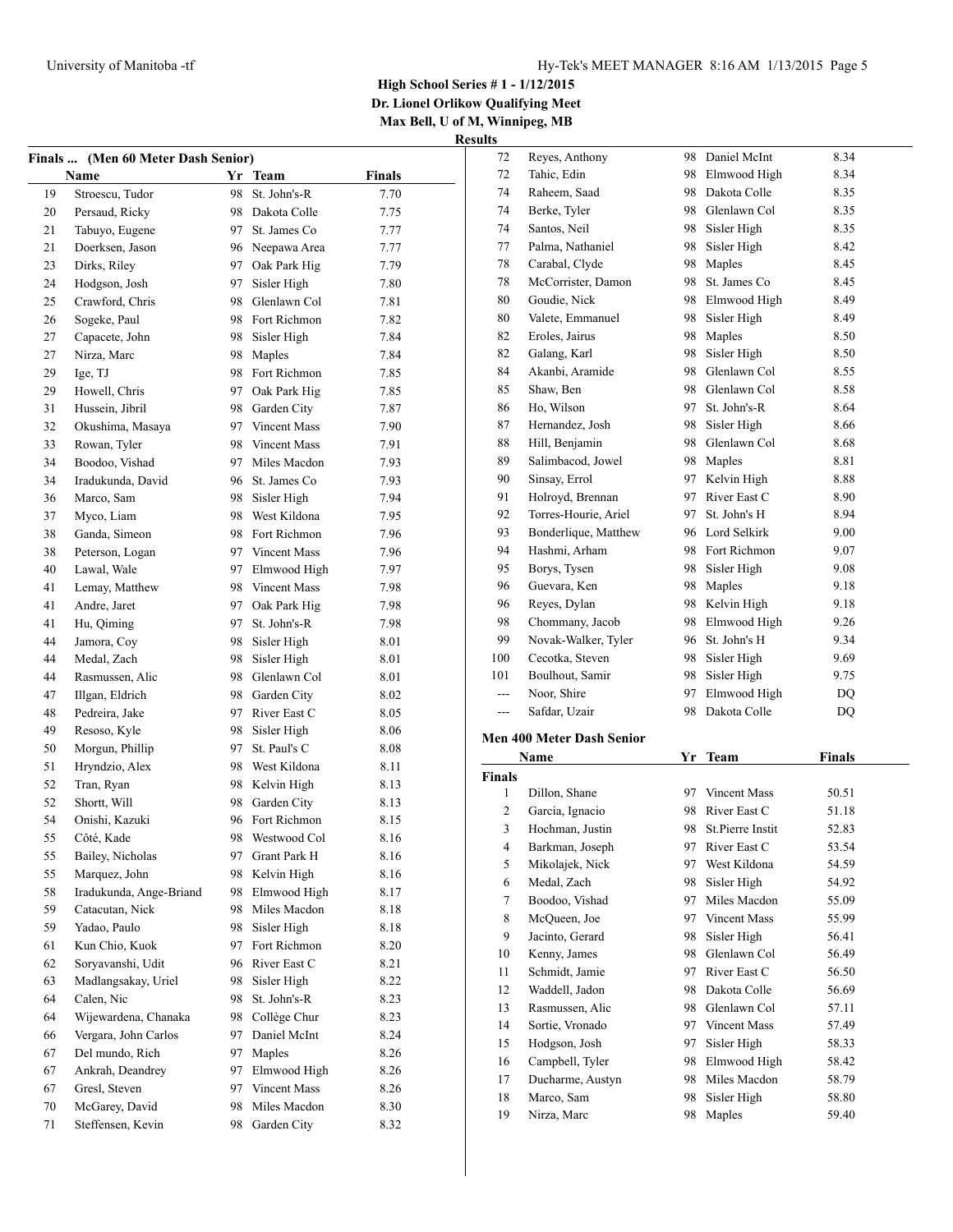**Dr. Lionel Orlikow Qualifying Meet Max Bell, U of M, Winnipeg, MB**

| (Men 400 Meter Dash Senior)<br><b>Finals</b> |                                  |            |                    |               |  |  |
|----------------------------------------------|----------------------------------|------------|--------------------|---------------|--|--|
|                                              | Name                             |            | Yr Team            | Finals        |  |  |
| 20                                           | Yallits, Bryan                   | 97         | Miles Macdon       | 59.75         |  |  |
| 21                                           | Persaud, Ricky                   |            | 98 Dakota Colle    | 1:00.12       |  |  |
| 22                                           | Jacinto, Edrian                  |            | 98 Sisler High     | 1:00.28       |  |  |
| 23                                           | Santos, Neil                     |            | 98 Sisler High     | 1:00.90       |  |  |
| 24                                           | Chua, Jan                        | 98         | Sisler High        | 1:01.10       |  |  |
| 25                                           | Okushima, Masaya                 |            | 97 Vincent Mass    | 1:01.81       |  |  |
| 26                                           | Bittern, Seth                    | 97         | Maples             | 1:02.40       |  |  |
| 27                                           | Berke, Tyler                     |            | 98 Glenlawn Col    | 1:02.62       |  |  |
| 28                                           | Ganda, Simeon                    |            | 98 Fort Richmon    | 1:02.83       |  |  |
| 29                                           | Gerus, Logan                     |            | 97 Miles Macdon    | 1:03.11       |  |  |
| 30                                           | Wijewardena, Chanaka             |            | 98 Collège Chur    | 1:03.74       |  |  |
| 31                                           | Cecotka, Steven                  | 98         | Sisler High        | 1:03.84       |  |  |
| 32                                           | Green, Manny                     | 98         | Maples             | 1:05.23       |  |  |
| 33                                           | Torres-Hourie, Ariel             | 97         | St. John's H       | 1:05.87       |  |  |
| 34                                           | Keeper, Ronnie                   |            | 97 Maples          | 1:07.24       |  |  |
| 35                                           | Marshall, Liam                   |            | 98 Fort Richmon    | 1:07.28       |  |  |
| 36                                           | Kim, Kangmin                     |            | 98 Fort Richmon    | 1:08.37       |  |  |
| 37                                           | Hashmi, Arham                    |            | 98 Fort Richmon    | 1:11.60       |  |  |
| 38                                           | Vergara, John Carlos             |            | 97 Daniel McInt    | 1:14.89       |  |  |
| 39                                           | Monkman, Blake                   |            | 95 Daniel McInt    | 1:21.07       |  |  |
| ---                                          | Shortt, Will                     |            | 98 Garden City     | NT            |  |  |
| ---                                          | Hussein, Jibril                  | 98         | Garden City        | NT            |  |  |
| ---                                          | Crawford, Chris                  | 98         | Glenlawn Col       | NT            |  |  |
| ---                                          | Sesay, Anthony                   |            | 97 Vincent Mass    | NT            |  |  |
| ---                                          | Shortt, John                     | 97         | Garden City        | NT            |  |  |
| $---$                                        |                                  | 96         |                    |               |  |  |
|                                              | Naod, Berhane                    |            | Dakota Colle       | DQ            |  |  |
|                                              | <b>Men 1500 Meter Run Senior</b> |            |                    |               |  |  |
|                                              | Name                             | <u>Yr_</u> | Team               | <b>Finals</b> |  |  |
| <b>Finals</b>                                |                                  |            |                    |               |  |  |
| 1                                            | Dillon, Shane                    |            | 97 Vincent Mass    | 4:12.47       |  |  |
| 2                                            | Garcia, Ignacio                  |            | 98 River East C    | 4:16.49       |  |  |
| 3                                            | Berube, Simon                    |            | 97 Centre Scolaire | 4:17.22       |  |  |
| 4                                            | Kornelson, Deric                 |            | 98 Centre Scolaire | 4:20.55       |  |  |
| 5                                            | Savard, Braeden                  |            | 97 Miles Macdon    | 4:34.29       |  |  |
| 6                                            | Wilson, Nathan                   | 98         | Kelvin High        | 4:42.21       |  |  |
| 7                                            | Rukando, Andre                   | 97         | Glenlawn Col       | 4:43.80       |  |  |
| 8                                            | Yarish, Morgan                   | 97         | Grant Park H       | 4:44.16       |  |  |
| 9                                            | Penner, Thomas                   | 98         | Sisler High        | 4:47.10       |  |  |
| 10                                           | Allen, Tristan                   | 98         | Lord Selkirk       | 4:50.68       |  |  |
| 11                                           | Hoshi, Daichi                    | 97         | St. James Co       | 4:51.91       |  |  |
| 12                                           | Naylor, Adam                     | 98         | Miles Macdon       | 4:54.00       |  |  |
| 13                                           | Wood, Mike                       | 98         | Oak Park Hig       | 5:05.39       |  |  |
| 14                                           | Bittern, Seth                    | 97         | Maples             | 5:05.56       |  |  |
| 15                                           | Dhillon, Sunny                   | 97         | Dakota Colle       | 5:06.09       |  |  |
| 16                                           | Green, Manny                     | 98         | Maples             | 5:07.44       |  |  |
| 17                                           | Singh, Harry                     | 98         | Sisler High        | 5:08.69       |  |  |
| 18                                           | Naod, Berhane                    | 96         | Dakota Colle       | 5:13.21       |  |  |
| 19                                           | Kawalec, Philip                  | 98         | Sisler High        | 5:13.32       |  |  |
| 20                                           | Athanasious, Joseph              | 97         | Fort Richmon       | 5:13.74       |  |  |
| 21                                           | Byaruhanga, Asiimwe              | 97         | Gordon Bell        | 5:24.12       |  |  |
| 22                                           | Tran, Ryan                       | 98         | Kelvin High        |               |  |  |
| 23                                           | Labarre, Brendan                 | 98         | West Kildona       | 5:26.73       |  |  |
|                                              |                                  |            |                    | 5:30.36       |  |  |

| 24                      | Nagy Mishriki, Samer             |     | 96 Fort Richmon                 | 5:31.90       |
|-------------------------|----------------------------------|-----|---------------------------------|---------------|
| 25                      | Coyston, Kyle                    | 97  | John Taylor                     | 5:33.10       |
| 25                      | Zamrykut, Braden                 | 98. | St. Paul's C                    | 5:33.10       |
| 27                      | Keeper, Ronnie                   | 97  | Maples                          | 6:00.22       |
| 28                      | Cossette, Caleb                  | 97  | St. Paul's C                    | 6:01.42       |
| 29                      | Luan, Jian                       |     | 96 Vincent Mass                 | 6:16.85       |
|                         | <b>Men Triple Jump Senior</b>    |     |                                 |               |
|                         | Name                             |     | Yr Team                         | <b>Finals</b> |
| <b>Finals</b>           |                                  |     |                                 |               |
| 1                       | Nti, William                     |     | 96 Fort Richmon                 | 12.98m        |
| 2                       | Cecotka, Steven                  |     | 98 Sisler High                  | 12.01m        |
| 3                       | Ledrew, Bradley                  |     | 98 Oak Park Hig                 | 11.67m        |
| $\overline{4}$          |                                  |     | 98 Fort Richmon                 | 11.56m        |
| 5                       | Ige, TJ                          |     | 98 Dakota Colle                 | 11.51m        |
|                         | Waddell, Jadon                   |     | 98 St. John's-R                 | 11.49m        |
| 6                       | Stroescu, Tudor<br>Diakow, Ethan |     |                                 | 11.39m        |
| 7                       |                                  | 97  | Oak Park Hig<br>98 Glenlawn Col | 11.35m        |
| 8                       | Kenny, James<br>Capacete, John   |     |                                 |               |
| 9                       |                                  | 98  | Sisler High                     | 11.25m        |
| 10                      | Chua, Jan                        | 98. | Sisler High                     | 11.24m        |
| 11                      | Lawal, Wale                      |     | 97 Elmwood High                 | 11.23m        |
| 12                      | Fugleberg, Nathan                |     | 98 Vincent Mass                 | 10.79m        |
| 13                      | Campbell, Tyler                  |     | 98 Elmwood High                 | 10.68m        |
| 14                      | Kakepatum, Josh                  |     | 99 Elmwood High                 | 10.51m        |
| 15                      | Del mundo, Rich                  |     | 97 Maples                       | 10.38m        |
| 16                      | Bhattaroi, Gopal                 |     | 98 Glenlawn Col                 | 10.25m        |
| 16                      | Reyes, Anthony                   |     | 98 Daniel McInt                 | 10.25m        |
| 18                      | Petty, Delorian                  |     | 97 Elmwood High                 | 10.01m        |
| 19                      | Côté, Kade                       |     | 98 Westwood Col                 | 9.91m         |
| 20                      | Belkin, Noah                     |     | 97 Grant Park H                 | 9.88m         |
| 21                      | Berjani, Andi                    | 98  | Glenlawn Col                    | 9.65m         |
| 22                      | Valete, Emmanuel                 | 98  | Sisler High                     | 9.32m         |
| 23                      | Guevara, Ken                     | 98  | Maples                          | 9.31m         |
| 24                      | Oryniak, Weston                  | 97  | Miles Macdon                    | 8.54m         |
| ---                     | Akanbi, Aramide                  | 98  | Glenlawn Col                    | <b>FOUL</b>   |
| ---                     | Salimbacod, Jowel                | 98  | Maples                          | <b>FOUL</b>   |
|                         | <b>Men Shot Put 5kg Senior</b>   |     |                                 |               |
|                         | Name                             |     | Yr Team                         | <b>Finals</b> |
| <b>Finals</b>           |                                  |     |                                 |               |
| 1                       | Allary, Jared                    | 97  | Oak Park Hig                    | 13.08m        |
| $\mathfrak{2}$          | Crawford, Chris                  | 98  | Glenlawn Col                    | 11.98m        |
| 3                       | Sinsay, Errol                    | 97  | Kelvin High                     | 11.62m        |
| $\overline{\mathbf{4}}$ | Gunether, Everett                | 97  | Glenlawn Col                    | 11.60m        |
| 5                       | Wolfe, Ryan                      | 98  | Oak Park Hig                    | 11.23m        |
| 6                       | Cassie, Aaron                    | 98  | River East C                    | 11.18m        |
| 7                       | Iradukunda, Ange-Briand          | 98  | Elmwood High                    | 10.95m        |
| 8                       | Holroyd, Brennan                 | 97  | River East C                    | 10.90m        |
| 9                       | Whittaker, K.J.                  | 97  | Oak Park Hig                    | 10.89m        |
| 10                      | Irwin, Reid                      | 98  | Sisler High                     | 10.67m        |
| 11                      | Morgun, Phillip                  | 97  | St. Paul's C                    | 10.61m        |
| 12                      | Fraser, Conner                   | 97  | Glenlawn Col                    | 10.38m        |
| 13                      | Lepine, Bailey                   | 98  | Sisler High                     | 10.04m        |
| 14                      | Babatunde, Hammad                | 98  | Glenlawn Col                    | 9.75m         |
| 15                      | Borys, Tysen                     | 98  | Sisler High                     | 9.70m         |
|                         |                                  |     |                                 |               |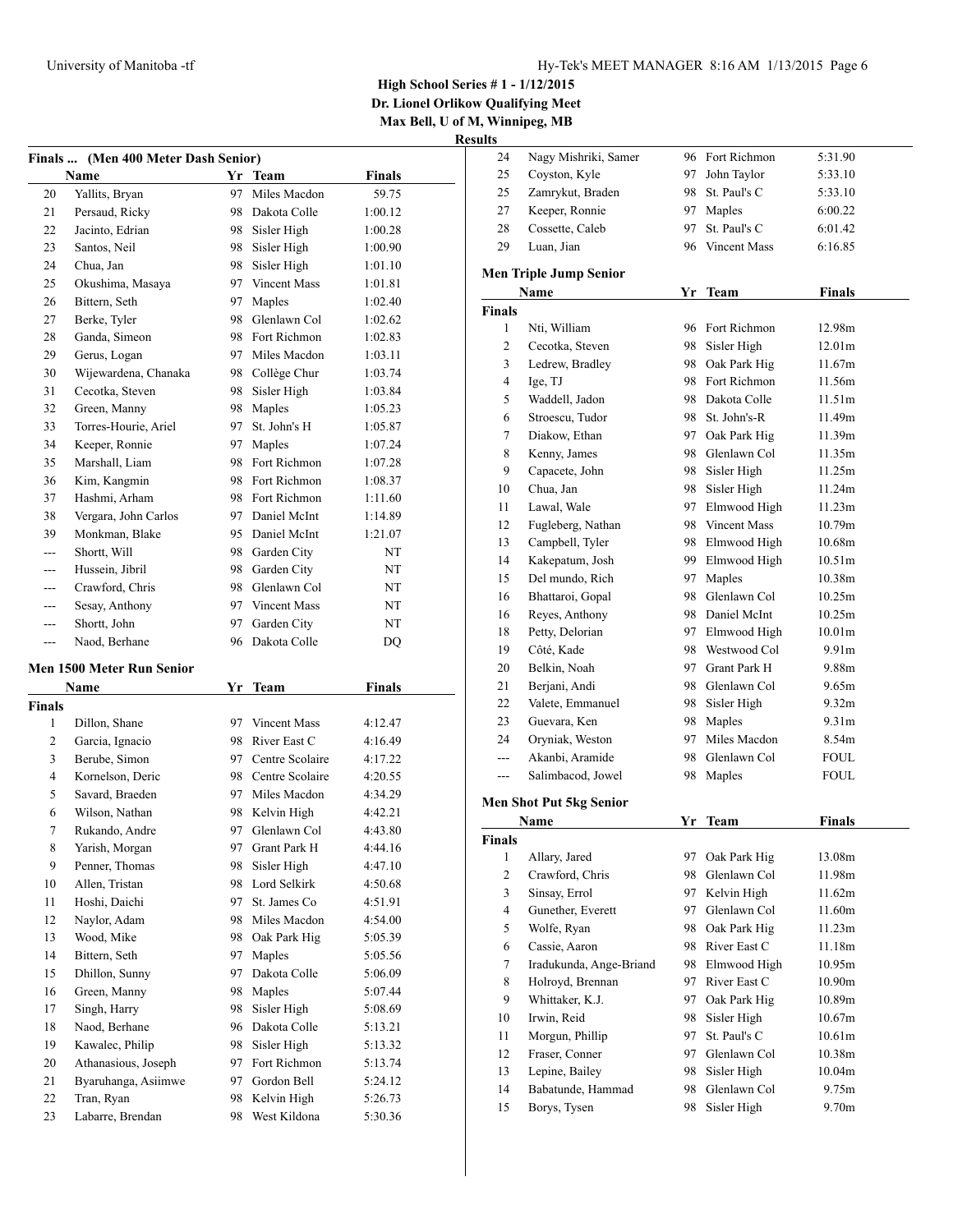**Dr. Lionel Orlikow Qualifying Meet Max Bell, U of M, Winnipeg, MB**

| Finals  (Men Shot Put 5kg Senior) |                                 |        |                 |                   |  |
|-----------------------------------|---------------------------------|--------|-----------------|-------------------|--|
|                                   | Name                            | Yr     | <b>Team</b>     | <b>Finals</b>     |  |
| 16                                | Segal, Brock                    | 98     | Collège Pier    | 9.63m             |  |
| 17                                | Campbell, Todd                  | 98     | Sisler High     | 9.39m             |  |
| 18                                | Goudie, Nick                    |        | 98 Elmwood High | 8.39m             |  |
| 19                                | Gerus, Logan                    |        | 97 Miles Macdon | 8.06m             |  |
| 20                                | Yerex, Dalton                   |        | 98 River East C | 7.86m             |  |
| 21                                | Tetlock, Greg                   |        | 98 Garden City  | 7.84m             |  |
| 22                                | Tabuyo, Eugene                  |        | 97 St. James Co | 7.70m             |  |
| 23                                | Kolbuck, Kyle                   |        | 96 River East C | 7.24m             |  |
| 24                                | Bonderlique, Matthew            |        | 96 Lord Selkirk | 6.11 <sub>m</sub> |  |
|                                   |                                 |        |                 |                   |  |
|                                   | <b>Men 60 Meter Dash Junior</b> |        |                 |                   |  |
|                                   | Name                            |        | Yr Team         | <b>Finals</b>     |  |
| <b>Finals</b>                     |                                 |        |                 |                   |  |
| 1                                 | Dickson, Alec                   |        | 99 Vincent Mass | 7.50              |  |
| 2                                 | Mar, Alex                       |        | 99 Dakota Colle | 7.54              |  |
| 3                                 | Olukoju, Israel                 |        | 99 Fort Richmon | 7.55              |  |
| 4                                 | Roselo, Justin                  |        | 99 Sisler High  | 7.72              |  |
| 5                                 | Diamond-Burchuk, Skyler         |        | 99 Kelvin High  | 7.78              |  |
| 6                                 | Adams, Mack                     |        | 98 Vincent Mass | 7.83              |  |
| 7                                 | Ofiaza, Deo                     |        | 99 Maples       | 7.89              |  |
| 8                                 | Wyke, Darnell                   |        | 00 River East C | 7.90              |  |
| 9                                 | Jourdain, Sean                  |        | 99 St. James Co | 7.91              |  |
| 10                                | Kanu, Akim                      |        | 99 Kelvin High  | 7.94              |  |
| 11                                | Hernandez, Cyril                | 99     | Kelvin High     | 7.95              |  |
| 12                                | Tahimic, Josh                   | $00\,$ | Sisler High     | 7.97              |  |
| 13                                | Lane, James                     |        | 99 Vincent Mass | 7.99              |  |
| 14                                | De Leon, Derick                 |        | 99 Sisler High  | 8.02              |  |
| 14                                | Lubi, Vonne                     |        | 00 Kelvin High  | 8.02              |  |
| 16                                | Dela Cruz, Daryl                | $00-$  | Sisler High     | 8.06              |  |
| 17                                | Hebert, Matthew                 |        | 99 St. John's H | 8.09              |  |
| 18                                | Enero, Mateo                    |        | 00 Kelvin High  | 8.11              |  |
| 18                                | Bosnjak, Edward                 |        | 00 Kelvin High  | 8.11              |  |
| 20                                | Cruz, Justin                    |        | 99 Maples       | 8.12              |  |
| 21                                | Kozak, Jordan                   |        | 00 St. John's-R | 8.14              |  |
| 22                                | Poiron, Devon                   |        | 99 Collège Pier | 8.15              |  |
| 23                                | Connon, Brandon                 | 99     | Sisler High     | 8.16              |  |
| 24                                | Heerah, Nigel                   | 99     | Kelvin High     | 8.21              |  |
| 24                                | Race, Jordan                    | 00     | Garden City     | 8.21              |  |
| 26                                | Candelaria, Hans                | 00     | Sisler High     | 8.22              |  |
| 26                                | Gruezo, Nathaniel               | 99     | Sisler High     | 8.22              |  |
| 26                                | Cabrera, Jesse                  | 99     | Maples          | 8.22              |  |
| 29                                | Visen, Neelanch                 | 99     | Vincent Mass    | 8.26              |  |
| 30                                | Villauz, Louie                  | 00     | Sisler High     | 8.29              |  |
| 31                                | Kozun, Troy                     | 99     | Lord Selkirk    | 8.33              |  |
| 32                                | Saliva, Mark                    | 99     | Maples          | 8.34              |  |
| 33                                | Smith, Tyler                    | $00\,$ | Sisler High     | 8.35              |  |
| 34                                | Graham, Garrett                 | 99     | Miles Macdon    | 8.36              |  |
| 35                                | Sawchuk, Sam                    | 00     | Kelvin High     | 8.38              |  |
| 36                                | Isaac, Evan                     | $00\,$ | Kelvin High     | 8.39              |  |
| 37                                | Wright, Thomas                  | 99     | Kelvin High     | 8.41              |  |
| 37                                | Bryant, Rhett                   | 00     | Vincent Mass    | 8.41              |  |
| 39                                | Lam, David                      | 99     | Maples          | 8.44              |  |
| 40                                | Gutkin, Liam                    | 00     | St. John's-R    | 8.45              |  |

| 41       | Bell-Scholz, Peter                             | 00     | Kelvin High                | 8.46 |
|----------|------------------------------------------------|--------|----------------------------|------|
| 41       | Sandred, Max                                   | $00\,$ | Kelvin High                | 8.46 |
| 43       | Baraka, Alain                                  | 98     | Elmwood High               | 8.47 |
| 44       | Dorbolo, Devin                                 | 99     | Westwood Col               | 8.49 |
| 45       | Cecotka, Noah                                  | 00     | Sisler High                | 8.50 |
| 46       | Villanueva, Josh                               | 99     | Maples                     | 8.52 |
| 47       | Joachim, Siggi                                 | 00     | Kelvin High                | 8.54 |
| 48       | Nepinak-Fontaine, River                        | 00     | St. John's H               | 8.57 |
| 49       | Jamora, Von                                    | $00\,$ | Sisler High                | 8.58 |
| 49       | Pineda, Paul                                   | $00\,$ | Sisler High                | 8.58 |
| 51       | Ducusin, Allen                                 | 00     | Sisler High                | 8.59 |
| 51       | Jose, James                                    | $00\,$ | West Kildona               | 8.59 |
| 53       | Cisternino, Giuseppe                           | 99     | Garden City                | 8.61 |
| 54       | Carter, Anthony                                | 99     | <b>Vincent Mass</b>        | 8.62 |
| 54       | Arsenault, Quin                                | 99     | Stonewall Co               | 8.62 |
| 56       | Anyadike, Kossy                                | 98     | Dakota Colle               | 8.64 |
| 57       | Hadaller, Connor                               | 99     | Collège Pier               | 8.65 |
| 58       | Elumba, Jano                                   | 99     | Garden City                | 8.66 |
| 59       | Crooks, Eric                                   | 99     | Kelvin High                | 8.67 |
| 60       | Dimapilis, Patrick                             | 99     | St. John's H               | 8.68 |
| 60       | Padre, James                                   | 99     | Maples                     | 8.68 |
| 60       | Chaengpaseutsak, Justin                        | 99     | Maples                     | 8.68 |
| 63       | Jonasson, Riley                                | 99     | Arborg Colle               | 8.69 |
| 64       | Peyawary, Rehamn                               | $00\,$ | Elmwood High               | 8.70 |
| 65       | Fair, Amelio                                   | 99     | Fort Richmon               | 8.72 |
| 66       | Alibango, John                                 | 99     | St. James Co               | 8.73 |
| 67       | Moorhouse, Mason                               | $00\,$ | Collège Pier               | 8.74 |
| 68       | Oman, Medi                                     | 99     | Vincent Mass               | 8.76 |
| 69       | Obasi, Ross-Perry                              | 99     | Grant Park H               | 8.80 |
| 70       | Ponce, Ethan                                   | 99     | Kelvin High                | 8.81 |
| 70       | Singh, Kavanbir                                | 99     | Garden City                | 8.81 |
| 72       | Osman, Falmata                                 | 99     | Elmwood High               | 8.82 |
| 72       | Tu, Derek                                      | 99     | Glenlawn Col               | 8.82 |
| 74       | Tozeland-MacDonald, Kieran                     | $00\,$ | Oak Park Hig               | 8.84 |
|          |                                                | 99     |                            |      |
| 75       | Capacete, Reymark                              |        | Sisler High<br>Sisler High | 8.87 |
| 75<br>77 | Gregorio, Grant<br>Heinrichs-Spence, Christian | 99     | Fisher Branc               | 8.87 |
|          |                                                | 15     |                            | 8.88 |
| 78       | Bourassa, Caleb                                | $00\,$ | Vincent Mass               | 8.89 |
| 79       | Jeremiah, Joshua                               | 99     | Fort Richmon               | 8.90 |
| 79       | Kakepatum, Mathew                              | 99     | Elmwood High               | 8.90 |
| 79       | Foy, Nicholas                                  | $00\,$ | Sisler High                | 8.90 |
| 82       | Wong, Jordan                                   | 00     | Dakota Colle               | 8.91 |
| 83       | Galanto, Shad                                  | 00     | Sisler High                | 8.92 |
| 83       | Robertson, Reid                                | 00     | River East C               | 8.92 |
| 83       | Airey, Sam                                     | 00     | Arborg Colle               | 8.92 |
| 86       | Novak, Taigen                                  | 00     | Fisher Branc               | 8.94 |
| 87       | Naluz, Mark                                    | 99     | Maples                     | 8.96 |
| 87       | Carlson, Brennan                               | 99     | Westwood Col               | 8.96 |
| 89       | Ganas, Ethan                                   | 99     | Sisler High                | 8.98 |
| 90       | Nguyen, Eric                                   | 00     | Sisler High                | 9.01 |
| 91       | Rebeck, Curtis                                 | 00     | River East C               | 9.03 |
| 91       | Silk, Benjamin                                 | 98     | Miles Macdon               | 9.03 |
| 93       | Thorne, Scott                                  | 99     | Lord Selkirk               | 9.06 |
| 94       | Calder, Chris                                  | 99     | Elmwood High               | 9.08 |
| 95       | Cabuncal, Louie                                | $00\,$ | Sisler High                | 9.15 |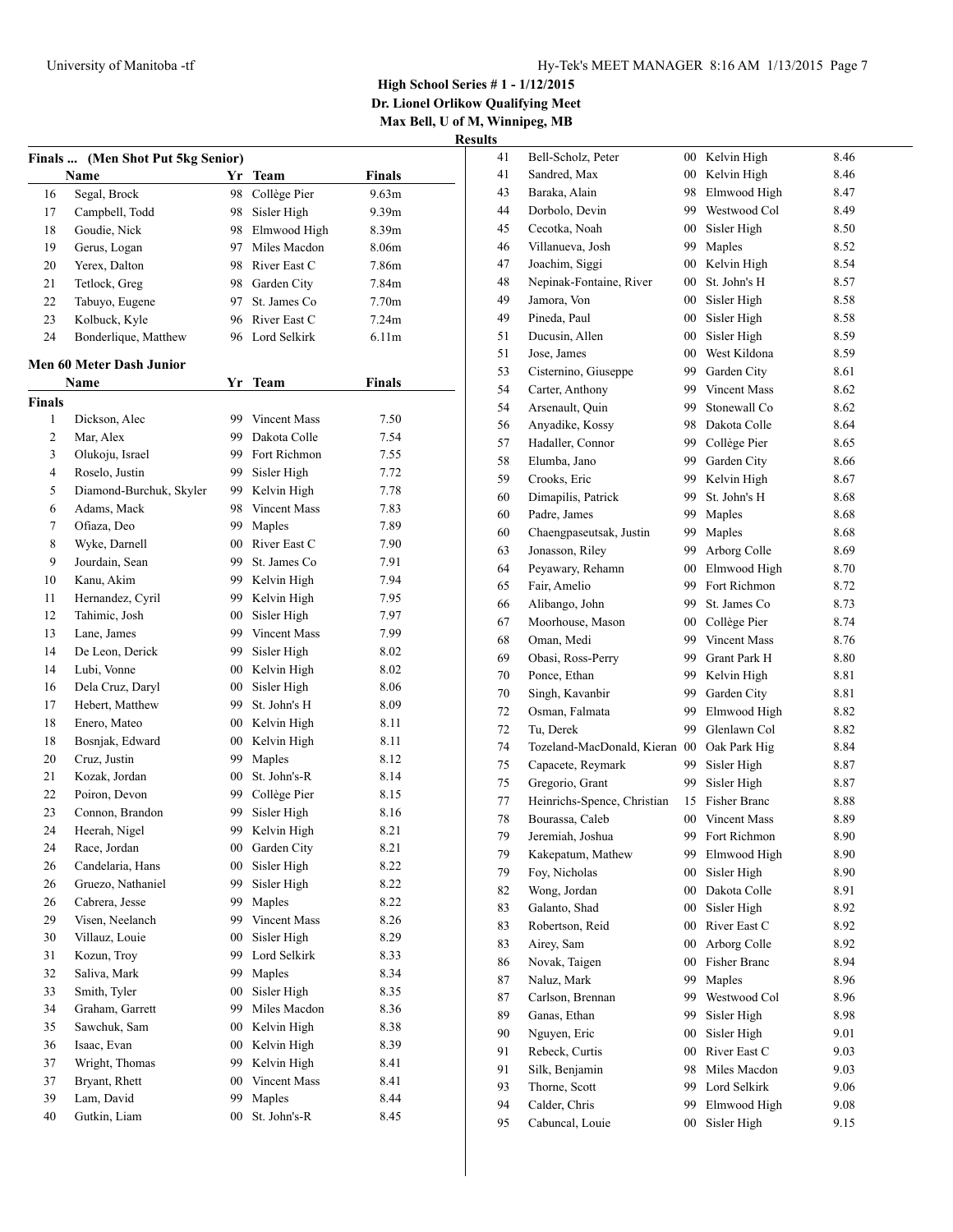**Dr. Lionel Orlikow Qualifying Meet Max Bell, U of M, Winnipeg, MB**

|               | Finals  (Men 60 Meter Dash Junior) |        |                     |               |  |
|---------------|------------------------------------|--------|---------------------|---------------|--|
|               | Name                               |        | Yr Team             | <b>Finals</b> |  |
| 95            | Bulay-Og, Daryl                    | $00\,$ | Sisler High         | 9.15          |  |
| 97            | Miller, Skylar                     |        | 99 Lord Selkirk     | 9.21          |  |
| 98            | Pagtalunan, Joshua                 |        | 00 Sisler High      | 9.22          |  |
| 99            | Singh, Yuvraj                      | $00\,$ | Garden City         | 9.24          |  |
| 100           | Mayo, Nick                         |        | 99 Lord Selkirk     | 9.30          |  |
| 101           | Rukundo, Frank                     |        | 00 Elmwood High     | 9.34          |  |
| 102           | DesJardins, Ashton                 | 99     | Fisher Branc        | 9.35          |  |
| 103           | Htoo, To Htoo                      | $00\,$ | Gordon Bell         | 9.41          |  |
| 104           | Antaran, Mark                      | $00-$  | Sisler High         | 9.42          |  |
| 105           | Doerksen, Eric                     | $00\,$ | Arborg Colle        | 9.46          |  |
| 106           | Olfert, Cole                       |        | 00 River East C     | 9.52          |  |
| 107           | Stoddard, Colin                    |        | 00 River East C     | 9.53          |  |
| 108           | Cayabyab, Gabriel                  |        | 00 Kelvin High      | 9.56          |  |
| 109           | Nabas, Jude                        | 99.    | Sisler High         | 9.58          |  |
| 110           | Mallari, Emson                     | $00\,$ | Sisler High         | 9.64          |  |
| 110           | Penner, Nikolaus                   | $00\,$ | Gordon Bell         | 9.64          |  |
| 112           | Favell, Dakota                     | 99     | <b>Fisher Branc</b> | 9.74          |  |
| 112           | Anillo, MJ                         | 99     | Sisler High         | 9.74          |  |
| 114           | Blanch, Albert                     | 99     | Lord Selkirk        | 9.82          |  |
| 115           | Toy, Brandon                       | 99     | John Taylor         | 9.87          |  |
| 116           | Aquino, Justin                     | $00\,$ | Sisler High         | 10.05         |  |
| 117           | Mcleod, Brandon                    | 99     | Elmwood High        | 12.80         |  |
| ---           | Harding, Nathan                    | $00\,$ | Arborg Colle        | DQ            |  |
|               |                                    |        |                     |               |  |
|               | <b>Men 400 Meter Dash Junior</b>   |        |                     |               |  |
|               | Name                               | Yr     | <b>Team</b>         | <b>Finals</b> |  |
| <b>Finals</b> |                                    |        |                     |               |  |
| 1             | Diamond-Burchuk, Skyler            | 99 -   | Kelvin High         | 55.87         |  |
| 2             | Levin, Iwan                        |        | 99 Vincent Mass     | 56.15         |  |
| 3             | O'Meara, Dominic                   | $00\,$ | St. Paul's C        | 57.89         |  |
| 4             | Blanch, Albert                     | 99     | Lord Selkirk        | 58.46         |  |
| 5             | Ofiaza, Deo                        | 99     | Maples              | 58.61         |  |
| 6             | Wood, Zach                         | 99.    | Oak Park Hig        | 1:00.61       |  |
| 7             | Plischke, Robert                   | 99.    | Kelvin High         | 1:01.47       |  |
| 8             | Race, Jordan                       | $00-$  | Garden City         | 1:01.52       |  |
| 9             | Bryant, Rhett                      |        | 00 Vincent Mass     | 1:01.82       |  |
| 10            | Freund, Braeden                    | 99     | River East C        | 1:02.42       |  |
| 11            | Cabrera, Jesse                     | 99     | Maples              | 1:02.90       |  |
| 12            | Cisternino, Giuseppe               | 99     | Garden City         | 1:03.46       |  |
| 13            | Soufi, Liam                        | 99     | Miles Macdon        | 1:04.10       |  |
| 14            | Klassen, Matthew                   | $00\,$ | Garden City         | 1:04.50       |  |
| 15            | Boguski, Michael                   | $00\,$ | Garden City         | 1:04.97       |  |
| 16            | Schurko, Anthony                   | 99     | St. Paul's C        | 1:05.36       |  |
| 17            | Saliva, Mark                       | 99     | Maples              | 1:05.46       |  |
| 18            | Wallach, Nelson                    | 00     | Fisher Branc        | 1:05.47       |  |
| 19            | Wong, Jordan                       | $00\,$ | Dakota Colle        | 1:05.98       |  |
| 20            | Capacete, Reymark                  | 99     | Sisler High         | 1:06.22       |  |
| 21            | Alexander, Sydney                  | 00     | Elmwood High        | 1:06.65       |  |
| 22            | Gutkin, Liam                       | $00\,$ | St. John's-R        | 1:06.77       |  |
| 23            | Steinert, Sebastian                | 99     | Collège Pier        | 1:07.11       |  |
| 24            | Spence, Adam                       | 98     | Fort Richmon        | 1:07.27       |  |
| 25            | Valencia, Aaron                    | $00\,$ | Collège Pier        | 1:07.67       |  |
| 26            | Fair, Amelio                       | 99     | Fort Richmon        | 1:07.96       |  |

| 27            | McComb, Carson                   | $00\,$          | <b>Vincent Mass</b> | 1:08.29       |
|---------------|----------------------------------|-----------------|---------------------|---------------|
| 28            | Plewes, Jameson                  | 99              | Vincent Mass        | 1:08.76       |
| 29            | Singh, Yuvraj                    | $00\,$          | Garden City         | 1:08.96       |
| 30            | Schmidt, Mike                    | $00\,$          | River East C        | 1:09.29       |
| 31            | Jeremiah, Joshua                 | 99              | Fort Richmon        | 1:09.80       |
| 32            | Christensen, Brendan             | $00\,$          | Dakota Colle        | 1:10.90       |
| 33            | Perrault, Aidan                  | $00\,$          | St. John's-R        | 1:11.53       |
| 34            | Obasi, Ross-Perry                | 99              | Grant Park H        | 1:14.03       |
| 35            | Prince, Eric                     | $00\,$          | Elmwood High        | 1:14.27       |
| 36            | Ture, Zubeir                     | $00\,$          | Daniel McInt        | 1:31.56       |
| 37            | Lindsay, Sullivan                | 99              | Grant Park H        | 2:25.78       |
| ---           | Dillabough, Nathan               | $00\,$          | Glenlawn Col        | DQ            |
|               | <b>Men 1500 Meter Run Junior</b> |                 |                     |               |
|               |                                  |                 |                     |               |
|               | Name                             |                 | Yr Team             | <b>Finals</b> |
| <b>Finals</b> |                                  | 99              |                     |               |
| 1             | Longbottom, Jordy                |                 | Lord Selkirk        | 4:40.95       |
| 2             | Lewis, Hunter                    | 99              | Oak Park Hig        | 4:42.97       |
| 3             | Meeches, Cassius                 | $00\,$          | Sisler High         | 4:48.22       |
| 4             | Klassen, Matthew                 | $00\,$          | Garden City         | 4:52.57       |
| 5             | Gonzalez, Fernando               | 99              | Garden City         | 4:55.07       |
| 6             | Roadley, Jasper                  | 98              | St. John's-R        | 4:56.42       |
| 7             | Munoz, Joshua                    | 99              | Glenlawn Col        | 5:00.59       |
| 8             | Lysack, Daniel                   | 98              | Vincent Mass        | 5:03.27       |
| 9             | Dhillon, Sukhcharhat             | $00\,$          | St. John's-R        | 5:04.07       |
| 10            | Yeo, Scott                       | 00 <sup>°</sup> | Stonewall Co        | 5:09.85       |
| 11            | Schmidt, Mike                    | $00\,$          | River East C        | 5:10.36       |
| 12            | Dorbolo, Devin                   | 99              | Westwood Col        | 5:12.31       |
| 13            | Towns, Conner                    | 99              | Glenlawn Col        | 5:12.75       |
| 14            | Sternat, Jake                    | 99              | Lord Selkirk        | 5:13.29       |
| 15            | Hernandez, Mario                 | 99              | John Taylor         | 5:13.92       |
| 16            | Ouellette, Carson                | 99              | Stonewall Co        | 5:14.24       |
| 17            | Loewen, Alex                     | 99              | River East C        | 5:15.45       |
| 18            | Plewes, Jameson                  | 99              | Vincent Mass        | 5:17.36       |
| 19            | Hicks, Calvin                    | $00\,$          | Kelvin High         | 5:18.13       |
| 20            | Clark, Anthony                   | 99              | St. John's-R        | 5:19.84       |
| 21            | Friesen, Levi                    | 99              | John Taylor         | 5:20.64       |
| 22            | McCarthy, Kory                   | 99              | St. John's-R        | 5:21.67       |
| 23            | Carlson, Brennan                 | 99              | Westwood Col        | 5:24.16       |
| 24            | Plischke, Robert                 |                 | 99 Kelvin High      | 5:24.49       |
| 24            | McComb, Carson                   | $00\,$          | Vincent Mass        | 5:24.49       |
| 26            | Kendle, Noel                     | $00\,$          | Kelvin High         | 5:24.80       |
| 27            | Speiser, Max                     | $00\,$          | Kelvin High         | 5:24.86       |
| 28            | Tu, Derek                        | 99              | Glenlawn Col        | 5:25.13       |
| 29            | Vincent, Tyler                   | $00\,$          | Kelvin High         | 5:25.64       |
| 30            | Christensen, Brendan             | $00\,$          | Dakota Colle        | 5:36.41       |
| 31            | Crockett, Chase                  | 99              | Grant Park H        | 5:36.75       |
| 32            | Reimer, Malcolm                  | $00\,$          | Gordon Bell         | 5:37.02       |
| 33            | Steinert, Sebastian              | 99              | Collège Pier        | 5:43.61       |
| 34            | Pov, Soklang                     | 99              | St. James Co        | 5:43.79       |
| 35            | McDermott, McKenzie              | 99              | Vincent Mass        | 5:50.07       |
| 36            | Jose, James                      | $00\,$          | West Kildona        | 5:51.10       |
| 37            | Penner, Nikolaus                 | $00\,$          | Gordon Bell         | 6:05.34       |